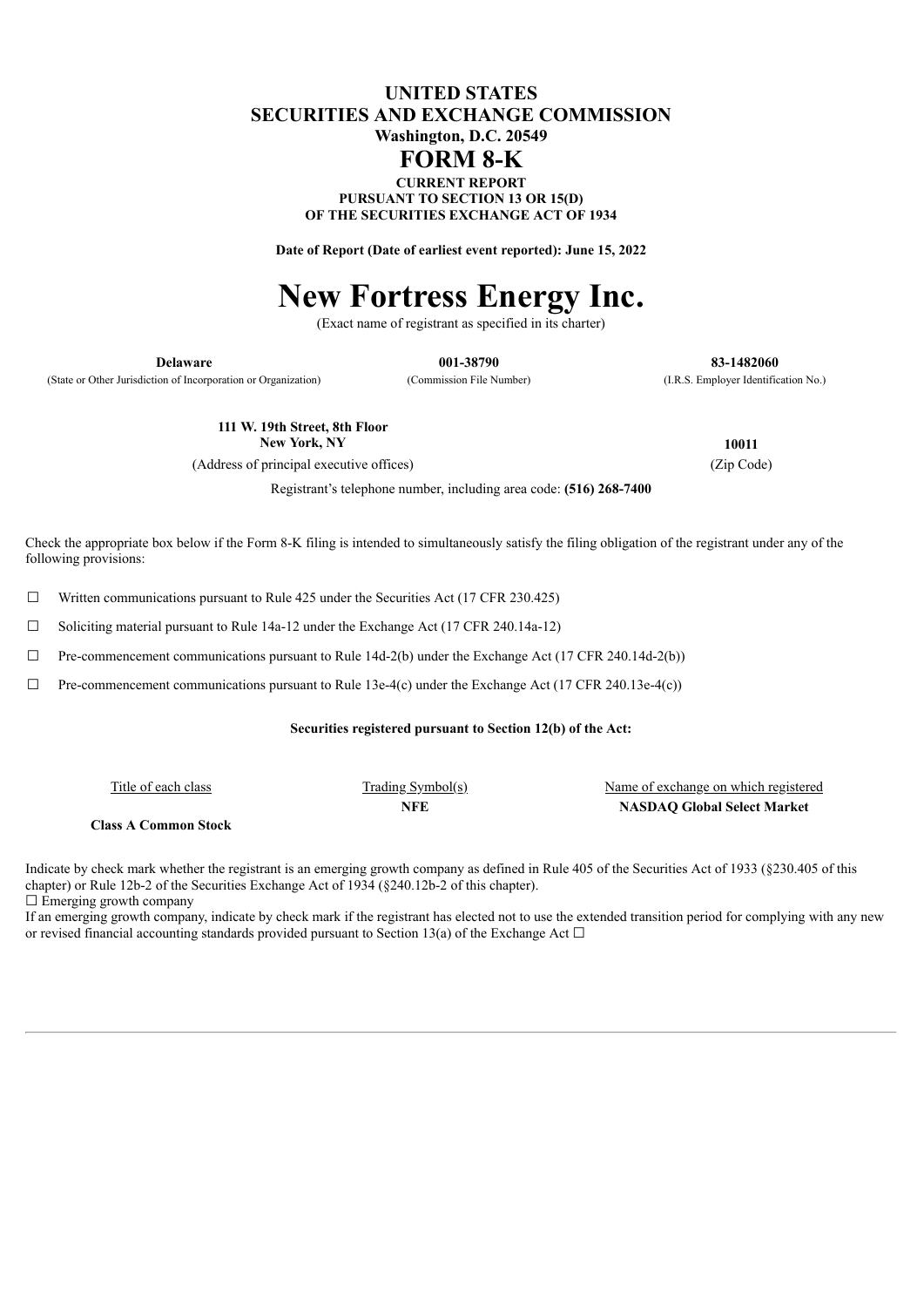#### **Item 5.07. Submission of Matters to a Vote of Security Holders.**

At the 2022 Annual Meeting of Stockholders (the "Annual Meeting") held on June 15, 2022, the stockholders of New Fortress Energy Inc. (the "Company") voted on the matters described below:

1. The Company's stockholders elected three Class III directors, who comprise all the directors of such class, to serve until the 2025 Annual Meeting of Stockholders and until their respective successors are duly elected or appointed and qualified. The numbers of shares that voted for the election of such directors, withheld authority to vote for such directors, and represented broker non-votes with respect to this proposal are summarized in the table below:

| <b>Director Nominee</b> | Votes For   | <b>Votes Withheld</b> | <b>Broker Non-Votes*</b> |
|-------------------------|-------------|-----------------------|--------------------------|
| Desmond Jain Catterall  | 134,239,385 | 18,291,750            | 16,453,627               |
| Wesley R. Edens         | 135,785,293 | 16.745.842            | 16,453,627               |
| Randal A. Nardone       | 137.474.496 | 15,056,639            | 16,453,627               |

2. The Company's stockholders ratified the appointment of Ernst & Young LLP as the Company's independent registered public accounting firm for the fiscal year ending December 31, 2022. The numbers of shares that voted for, against and abstained from voting for or against the ratification of the selection of Ernst & Young LLP are summarized in the table below:

| __<br>Votes For | <b>Votes Against</b> | <b>\bstentions</b> |
|-----------------|----------------------|--------------------|
| 168,900,455     | 70.773<br>7.113      | 4.335              |

\* Broker non-votes are instances where a broker holding shares of record for a beneficial owner does not vote the shares because it has not received voting instructions from the beneficial owner and therefore is precluded by the rules of the Nasdaq Global Select Market ("Nasdaq") from voting on a particular matter. Under Nasdaq rules, when a broker holding shares in "street name" does not receive voting instructions from a beneficial owner, the broker has discretionary authority to vote on certain routine matters but is prohibited from voting on non-routine matters. Brokers who do not receive instructions are not entitled to vote on the election of directors, but they are entitled to vote on the ratification of the appointment of the independent registered public accounting firm.